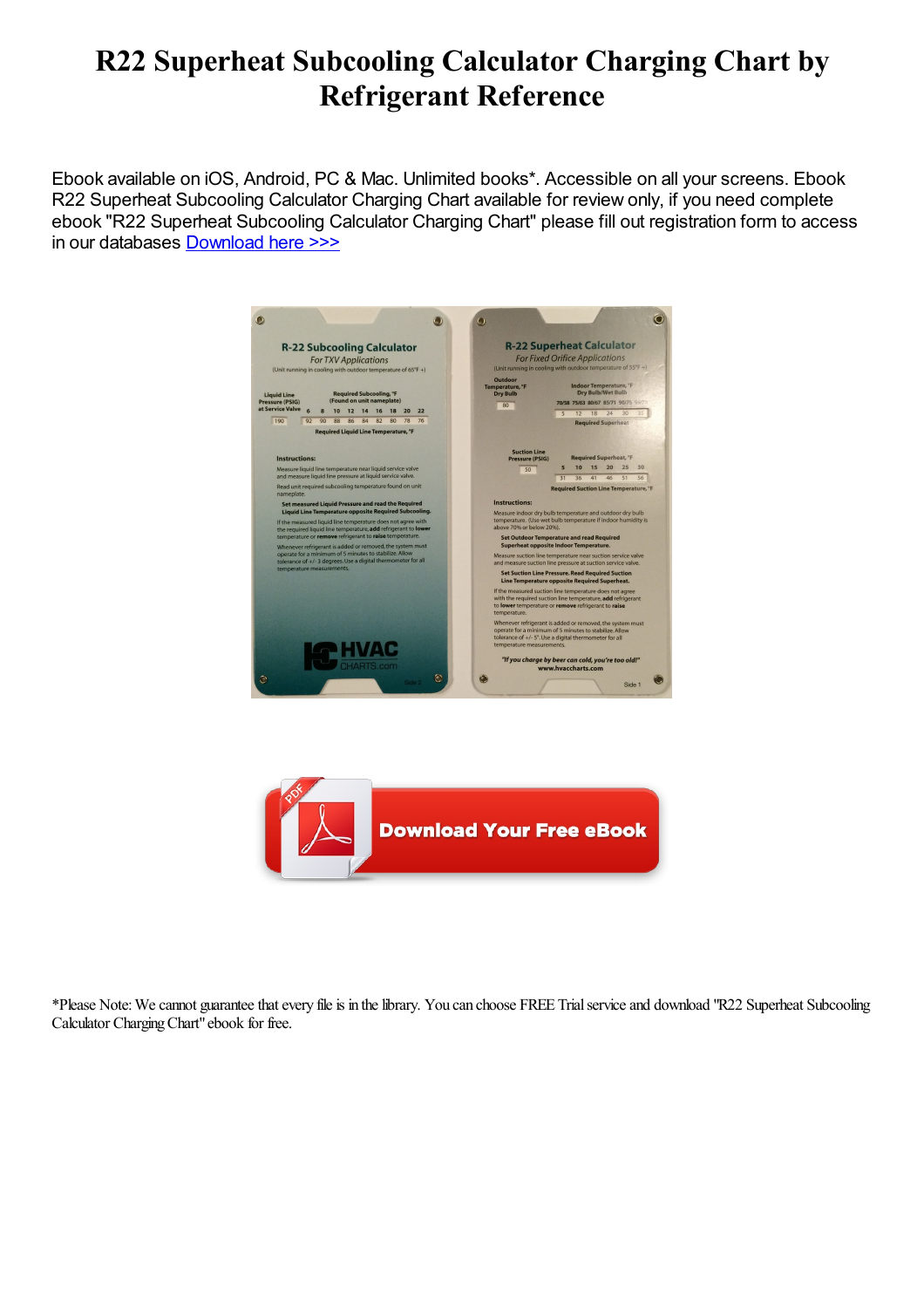### Book File Details:

Review: good product, but instructions not too simple to follow ...like for example you have to get the indoor temperature , but the temperature taken by the indoor unit outlet and 15 feet from the unit would be different that is on mini split system , same thing for the outdoor unit where should the temperature taken......

Original title: R22 Superheat Subcooling Calculator Charging Chart Cards: Publisher: Nash Enterprise (2007) ASIN: B001U54YJ2 Package Dimensions:6.1 x 3 x 0.1 inches

File Format: pdf File Size: 7538 kB Book File Tags:

calculator pdf,temperature pdf,systempdf,charging pdf,sometimes pdf,superheat

Description: This is a very useful tool that takes the guess work out of charging cooling systems. Oneside of this tool is a slidechart used for calculating superheat for a NON-TXV system and the other side is a slide chart used to calculate subcooling on a TXV system. The photo shows both sides of the tool. This tool is made of thick durable water resistant paper...